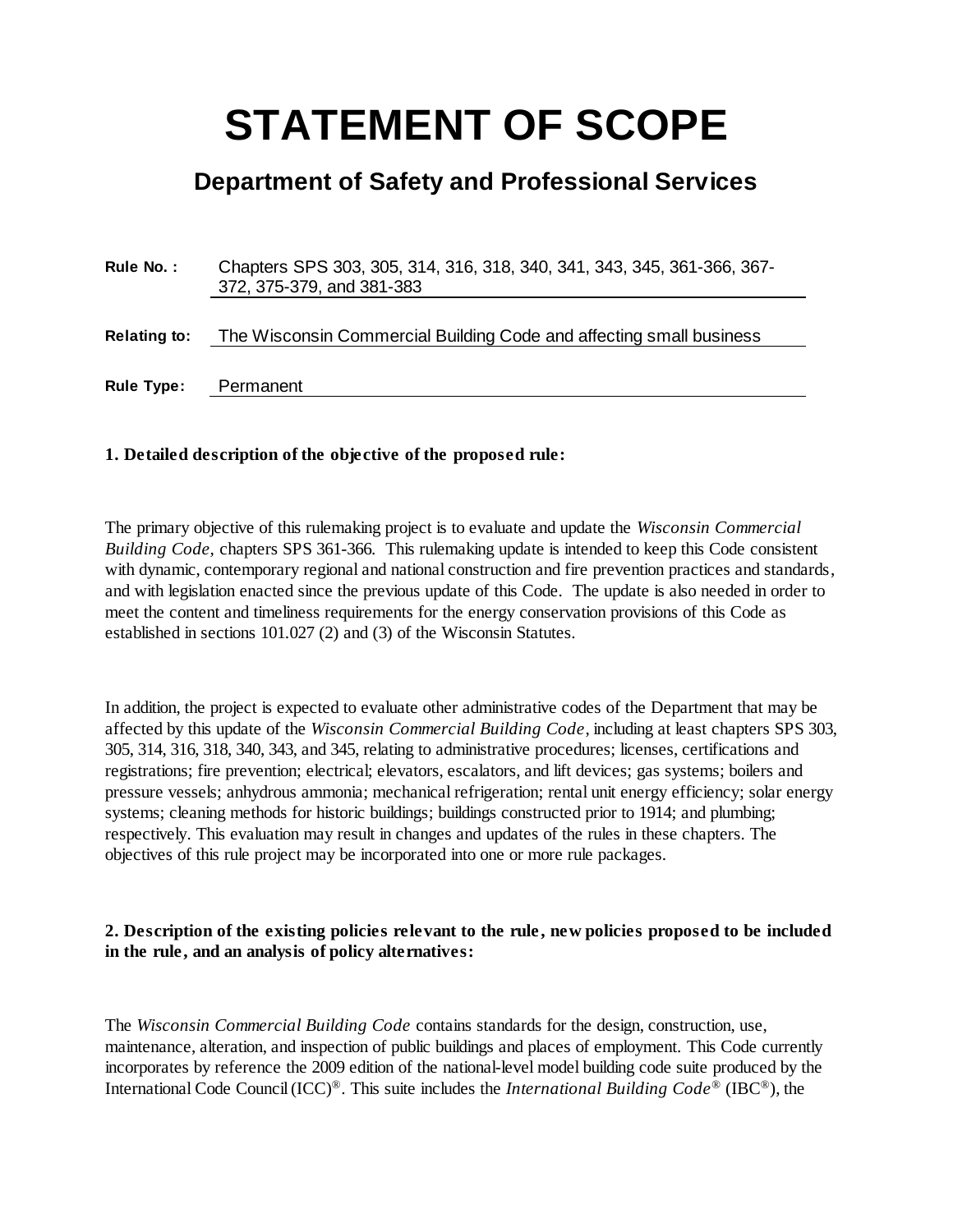*International Energy Conservation Code®* (IECC®), the *International Mechanical Code®* (IMC®), the *International Fuel Gas Code®* (IFGC®), and the *International Existing Buildings Code®* (IEBC®).

The primary purpose of the codes under consideration is to protect public safety, health, and welfare. Periodic review and update of these codes is necessary to ensure that they still achieve that purpose. In addition, the review and update allows the opportunity to recognize and stay current with new construction products and practices. The review and update under this scope statement will include evaluation of the 2015 edition of the above-mentioned model building code suite for incorporation. The primary alternative would be to not perform this rule-review process. This would reduce the public benefits that would otherwise occur by performing this review.

# **3. Detailed explanation of statutory authority for the rule (including the statutory citation and language):**

Section 101.02 (1) of the Statutes reads, "The department shall adopt reasonable and proper rules and regulations relative to the exercise of its powers and authorities and proper rules to govern its proceedings and to regulate the mode and manner of all investigations and hearings."

Section 101.02 (15) (j) of the Statutes reads, "The department shall ascertain, fix and order such reasonable standards or rules for constructing, altering, adding to, repairing, and maintaining public buildings and places of employment in order to render them safe."

Section 101.027 (2) of the statutes reads, in part, "The department shall review the energy conservation code and shall promulgate rules that change the requirements of the energy conservation code to improve energy conservation. In conducting a review under this subsection, the department shall consider incorporating, into the energy conservation code, design requirements from the most current national energy efficiency design standards, including the International Energy Conservation Code or an energy efficiency code other than the International Energy Conservation Code if that energy efficiency code is used to prescribe design requirements for the purpose of conserving energy in buildings and is generally accepted and used by engineers and the construction industry."

Section 101.10 (2) of the Statutes reads, "RULES, The department shall promulgate rules that prescribe reasonable standards relating to the safe storage and handling of anhydrous ammonia."

Section 101.13 (1m) (a) of the Statutes reads, "Except as provided in par. (b), the department shall by rule provide minimum requirements to facilitate the use of public buildings and places of employment by physically disabled persons where traffic might reasonably be expected by such persons".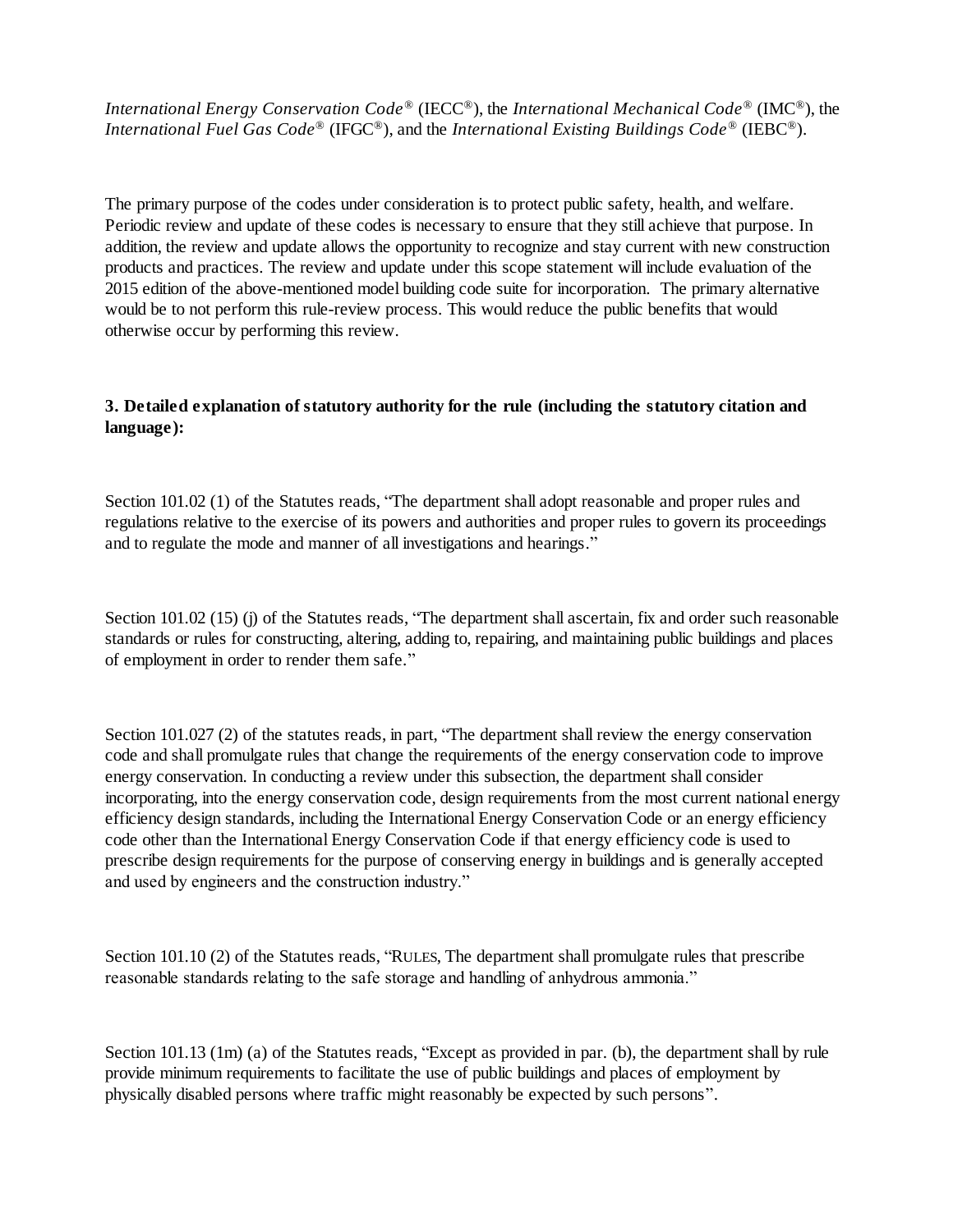Section 101.132 (2) (e) 2. of the Statutes reads, "The department shall promulgate rules establishing minimum accessibility requirements for the design and construction of covered multifamily housing and the remodeling of housing that are consistent with this subsection, that incorporate the applicable standards under ANSI A117.1 and that set forth permit and variance procedures for purposes of par. (c)."

Section 101.132 (2) (c) 1. of the Statutes reads, in part, "The department shall promulgate rules that specify the materials to be included in the submittal, the procedures to be followed upon receipt of a submittal, reasonable time limitations for reviewing submittals and issuing or denying permits and qualifications for authorized representatives."

Section 101.14 (1) (a) of the Statutes reads, "The department may make reasonable orders for the repair or removal of any building or other structure which for want of repair or by reason of age or dilapidated condition or for any other cause is especially liable to fire, and which is so situated as to endanger other buildings or property and for the repair or removal of any combustible or explosive material or inflammable conditions, dangerous to the safety of any building or premises or the occupants thereof or endangering or hindering fire fighters in case of fire."

Section 101.14 (4) (a) of the Statutes reads, "The department shall make rules, pursuant to ch. 227, requiring owners of places of employment and public buildings to install such fire detection, prevention or suppression devices as will protect the health, welfare and safety of all employers, employees and frequenters of places of employment and public buildings."

Sections 101.973 (1) of the Statutes reads, "(the department shall) Promulgate rules that establish standards for the construction of multifamily dwellings and their components."

# **4. Estimate of amount of time that state employees will spend developing the rule and of other resources necessary to develop the rule:**

The Department estimates approximately 2000 hours will be needed to perform the review and develop any needed rule changes. The Department will assign existing staff to perform the review and develop the rule changes, and no other resources will be needed.

#### **5. List with description of all entities that may be affected by the proposed rule:**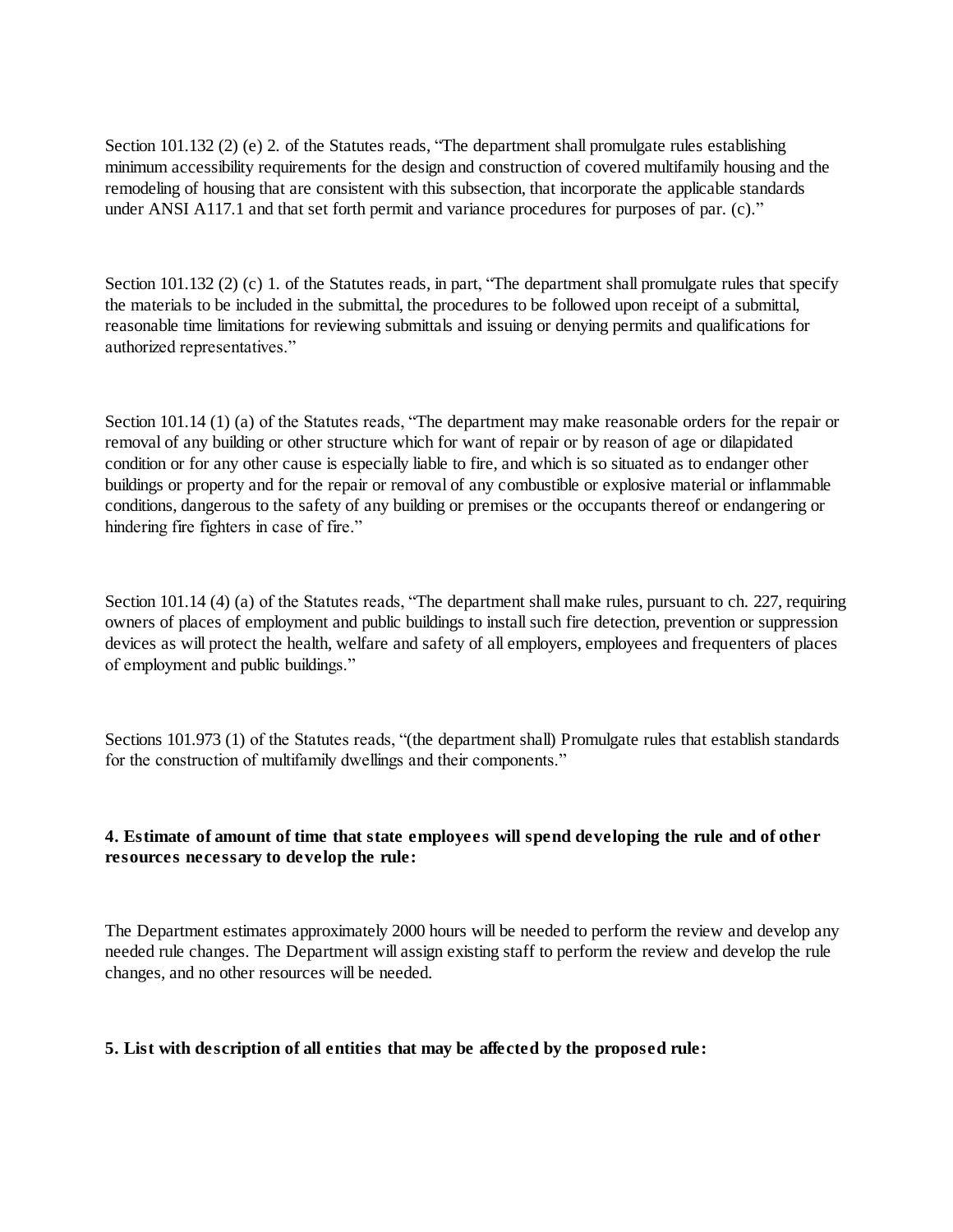The proposed rules may affect any business or other entity involved with the ownership, design, construction, use, maintenance, alteration, or inspection of public buildings – including multifamily dwellings – and places of employment.

# **6. Summary and preliminary comparison with any existing or proposed federal regulation that is intended to address the activities to be regulated by the rule:**

# **General Building Code**

- *Code of Federal Regulations* An Internet-based search for "federal commercial building code" and "building code regulations" in the *Code of Federal Regulations* (CFR) did not identify any federal regulations pertaining to these topics.
- *Federal Register –* An Internet-based search for "federal commercial building code" and "building code regulations" in the *Federal Register* did not identify any proposed federal regulations pertaining to these topics.

# **Energy Conservation Requirements**

- *United States Code* The portion of the USC relating to energy conservation standards for new buildings is 42 USC sections 6831 to 6837. A main purpose of the regulations in these sections is to encourage States and local governments to adopt and enforce energy conservation standards through their building codes and other construction control mechanisms. Under these USC sections, commercial buildings do not include multifamily residential buildings of three stories or less.
- *Federal Register –* In the *Federal Register* dated September 26, 2014 (pg. 57900), DOE published a final determination that "the 2013 edition of the ANSI/ASHRAE/IES Standard 90.1: *Energy Standard for Buildings, Except Low-Rise Residential Buildings*, would improve energy efficiency in buildings subject to the code compared to the 2010 edition of Standard 90.1. DOE has determined that buildings built to Standard 90.1–2013, as compared with buildings built to Standard 90.1–2010, would result in national source energy savings of approximately 8.5 percent and site energy savings of approximately 7.6 percent of commercial building energy consumption." The 2015 edition of the IECC, which is to be reviewed under this scope statement, incorporates the 2013 edition of Standard 90.1. This review will include review of any Wisconsin amendments to the IECC that are currently included in chapter SPS 363.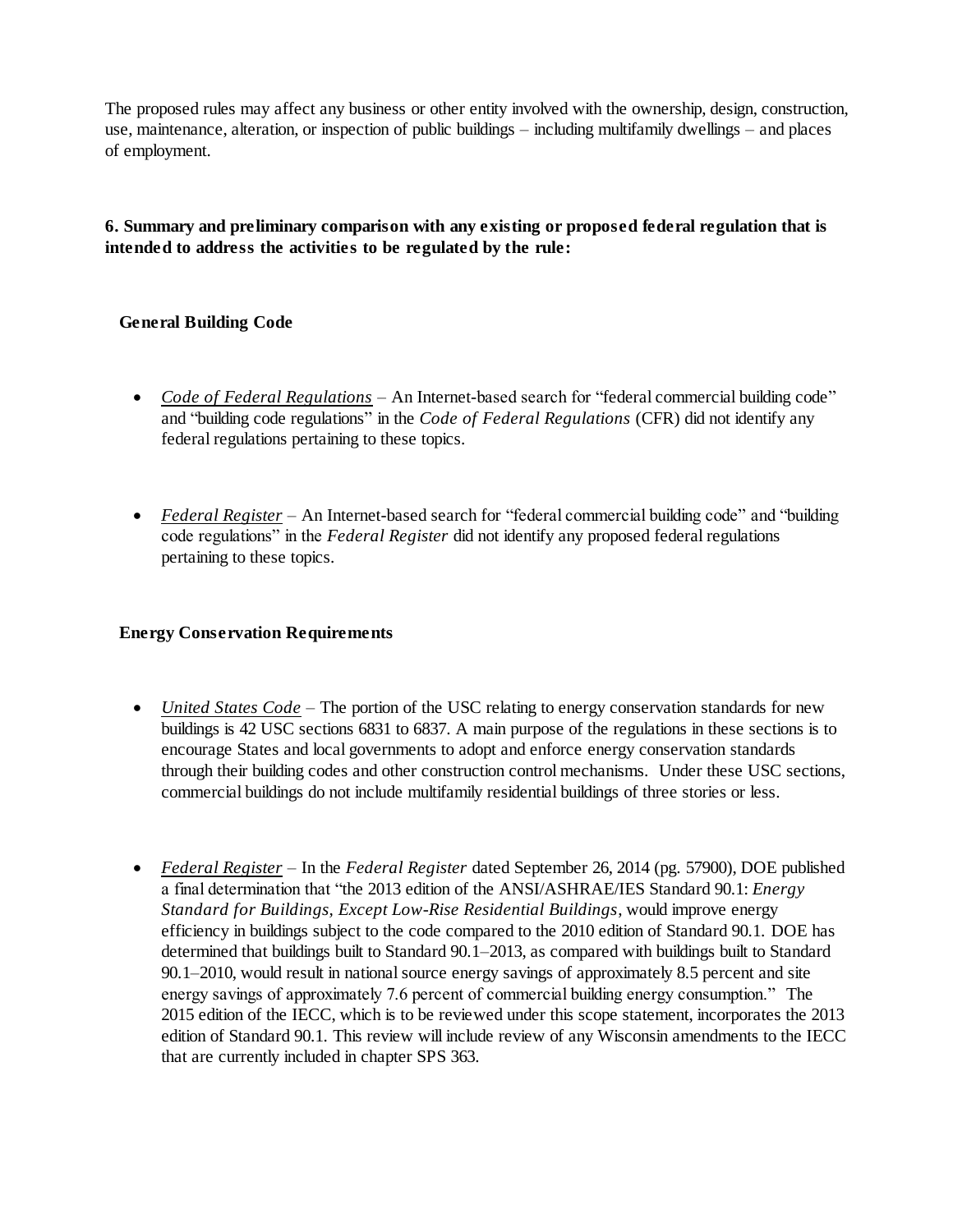In the *Federal Register* dated September 26, 2014 (pg. 57915), DOE published a preliminary determination that "the 2015 edition of the International Energy Conservation Code (IECC) would improve energy efficiency in buildings subject to the code compared to the 2012 edition. As noted above, the 2015 IECC – and any amendments to the IECC that are currently included in chapter SPS 363 – will be reviewed under this scope statement.

#### **Accessibility Requirements**

*Code of Federal Regulations –* The portions of the CFR relating to accessibility in commercial buildings and facilities include the following:

- 1. 28 CFR 35 Nondiscrimination on the Basis of Disability in State and Local Government Services.
- 2. 28 CFR 36 Nondiscrimination on the Basis of Disability by Public Accommodations and in Commercial Facilities.
- 3. 24 CFR 40 Accessibility Standards for Design, Construction, and Alteration of Publicly Owned Residential Structures.
- 4. 24 CFR 41 Policies and Procedures for the Enforcement of Standards and Requirements for Accessibility by the Physically Handicapped.
- 5. 24 CFR 100 Discriminatory Conduct Under the Fair Housing Act.

Both 28 CFR 35 and 28 CFR 36 require public buildings and commercial facilities – including government-owned and -operated buildings and facilities – to be designed, constructed, and altered in compliance with the accessibility construction regulations specified under the federal Americans with Disabilities Act Accessibility Guidelines. The purpose of 24 CFR 40 and 24 CFR 41 is to provide technical guidance on the design, construction, and alteration of dwelling units as required by the federal Fair Housing Amendments Act of 1988. The American National Standard: Accessible and Usable Buildings and Facilities, 2003 edition, (ICC/ANSI A117.1 – 2003) that is incorporated into 24 CFR 100 by reference is the current federal technical standard for the design of housing and other facilities which are accessible to persons with disabilities as referenced in the federal Fair Housing Act.

Adoption of the International Building Code (IBC) and the amendments to it that are included in chapter SPS 362 is intended to ensure that the Wisconsin design, construction, and alteration requirements relating to accessibility for public buildings and places of employment are equivalent to these applicable federal laws and regulations.